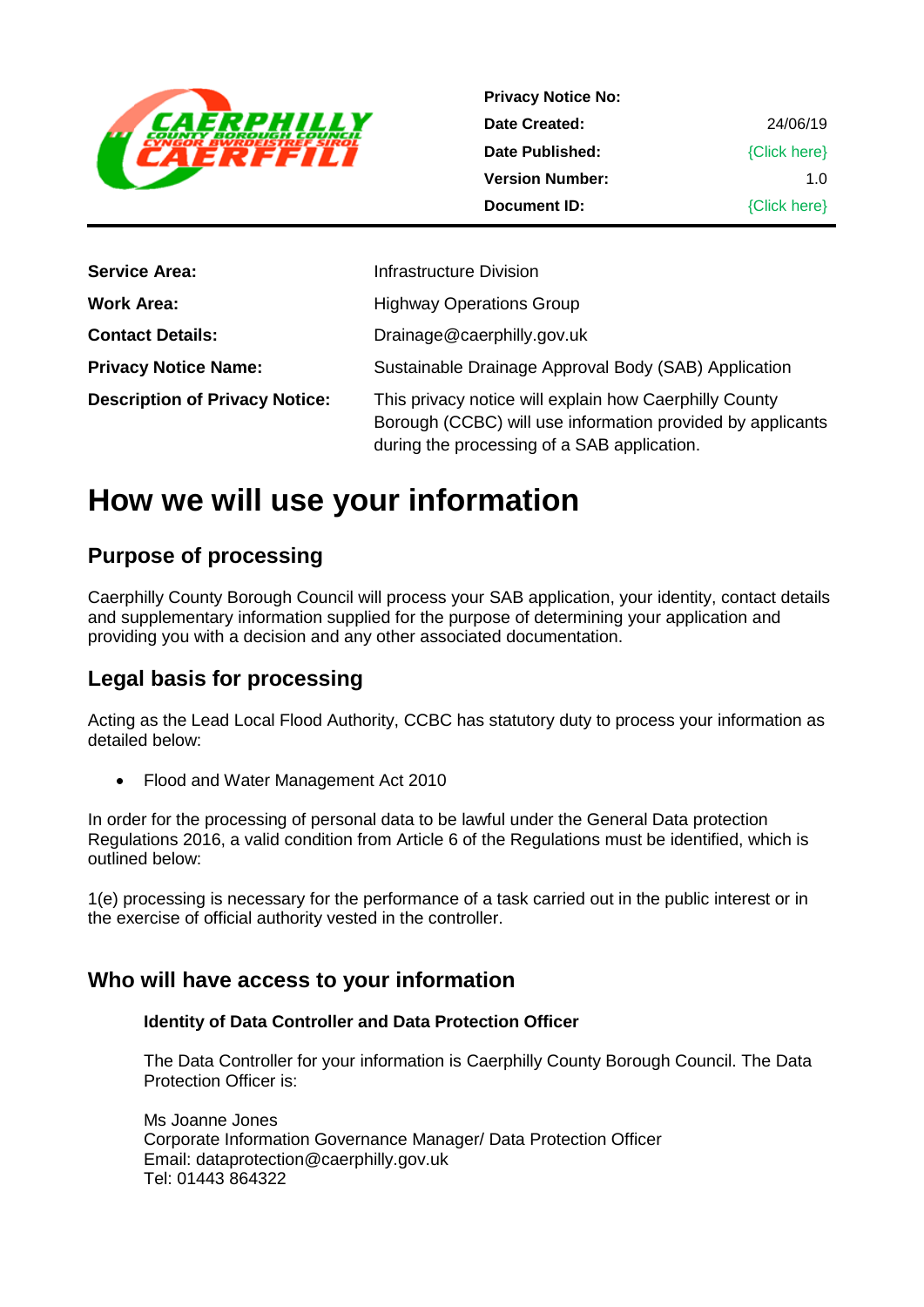Other Data Controllers may also be responsible for your information, depending on the specific circumstances. Please contact the Service Area for further information.

#### **Details of main users of your information**

Staff within the Council's Highway Operations Team and Administrative/Technical support staff will register your application, your identity and contact details and all supplementary information for the purpose of determining your application and providing you with a decision and any other associated documentation.

#### **Details of any sharing of your information within Caerphilly county borough council**

Departments within the Council who may be consulted on your application include Highways, Environmental Health, Engineering Services, Countryside and Legal Services.

#### **Details of any sharing of your information with other organisations**

The Council may also consult with those bodies set out in Schedule 3 of the Flood and Water Management Act 2010. These include; Dwr Cymru Welsh Water, Natural Resources Wales and the Canal and Rivers Trust.

The Council will share information with The Planning Inspectorate and the Welsh Ministers if an appeal is received relating to the SAB application.

The Council will share information with partner Local Authorities including Torfaen County Borough Council and Blaenau Gwent County Borough Council.

Details provided within consultations will be all information submitted as part of the Sustainable Drainage Application.

#### **Requests for information**

All recorded information held by Caerphilly County Borough Council may be subject to requests under the Freedom of Information Act 2000, Environmental Information Regulations 2004 and the Data Protection Act 1998.

If the information you provide is subject to such a request, where possible Caerphilly County Borough Council will consult with you on its release. If you object to the release of your information we will withhold your information if the relevant legislation allows.

### **How long will we retain your information**

#### **Details of retention period**

How long Caerphilly County Borough Council retains information is determined through statutory requirements or best practice.

The Council holds records of SAB Applications from January 2019 to the current date. Records are held in an electronic document management system.

## **Your Rights (Inc Complaints Procedure)**

#### **Your rights under the Data Protection**

The Data Protection Act gives data subjects (those who the information is about) a number of rights: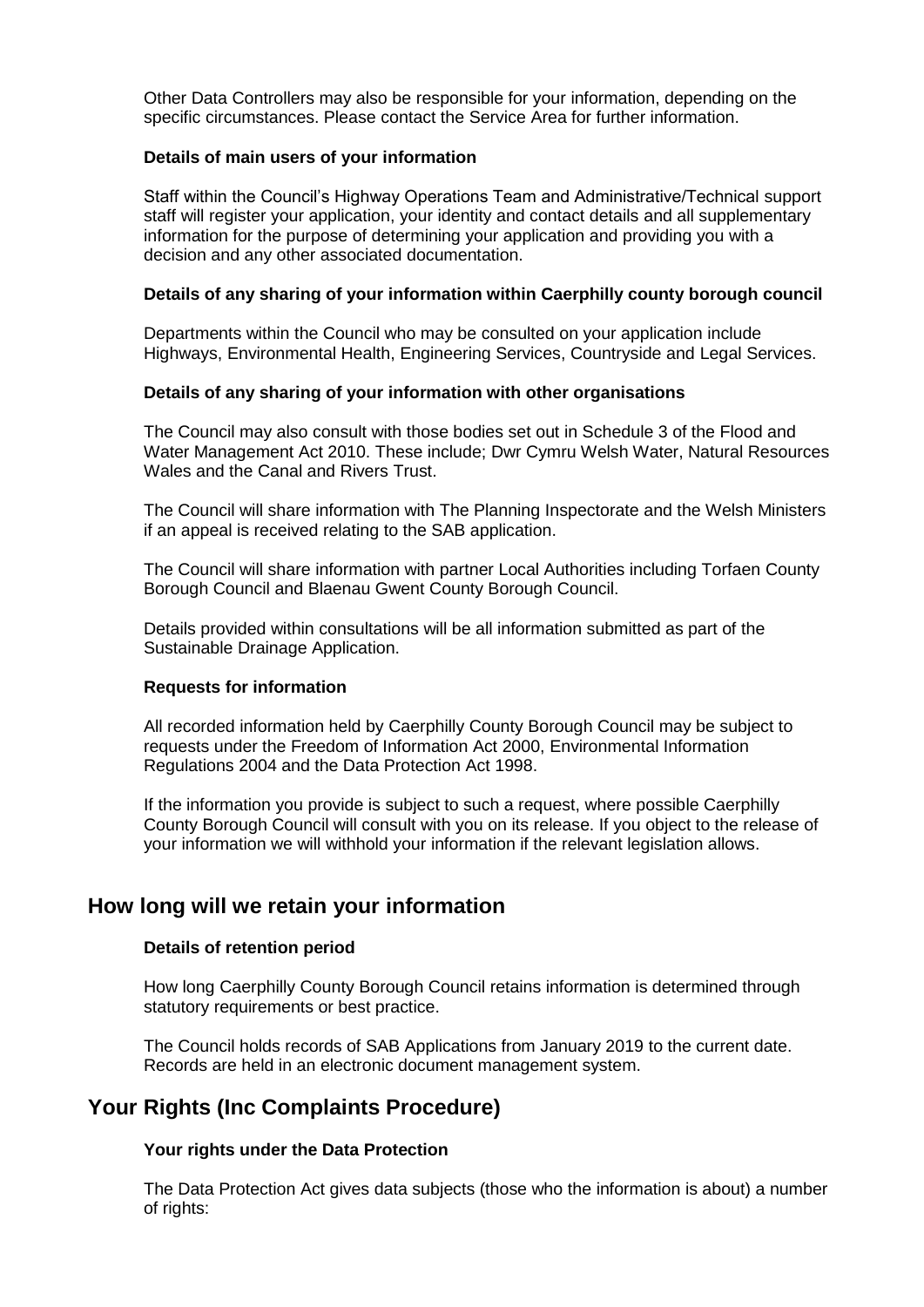- The right of access to personal data.
- The right to prevent processing likely to cause damage or distress.
- The right to prevent processing for marketing purposes.
- Rights in relation to automated decision making.
- The right to compensation if Caerphilly County Borough Council fail to comply with certain requirements of the Data Protection Act in respect of your information.
- The right to the rectification, blocking, erasure or destruction of your information in certain circumstances.

Further information on your rights is available from: [www.ico.org.uk](http://www.ico.org.uk/)

To enact your rights please contact the service area detailed on the top of this form.

#### **Complaints Procedure**

If you object to the way that Caerphilly County Borough Council is handling your data, you have the right of complaint. Please contact the Service Area detailed at the top of this document outlining your issues.

If you remain unhappy you also have a right of complaint to the Information Commissioner's Office. Please follow this link for further information on the complaints process.

[www.caerphilly.gov.uk/My-Council/Data-protection-and-freedom-of-information/Questions](http://www.caerphilly.gov.uk/My-Council/Data-protection-and-freedom-of-information/Questions-and-complaints)[and-complaints](http://www.caerphilly.gov.uk/My-Council/Data-protection-and-freedom-of-information/Questions-and-complaints)